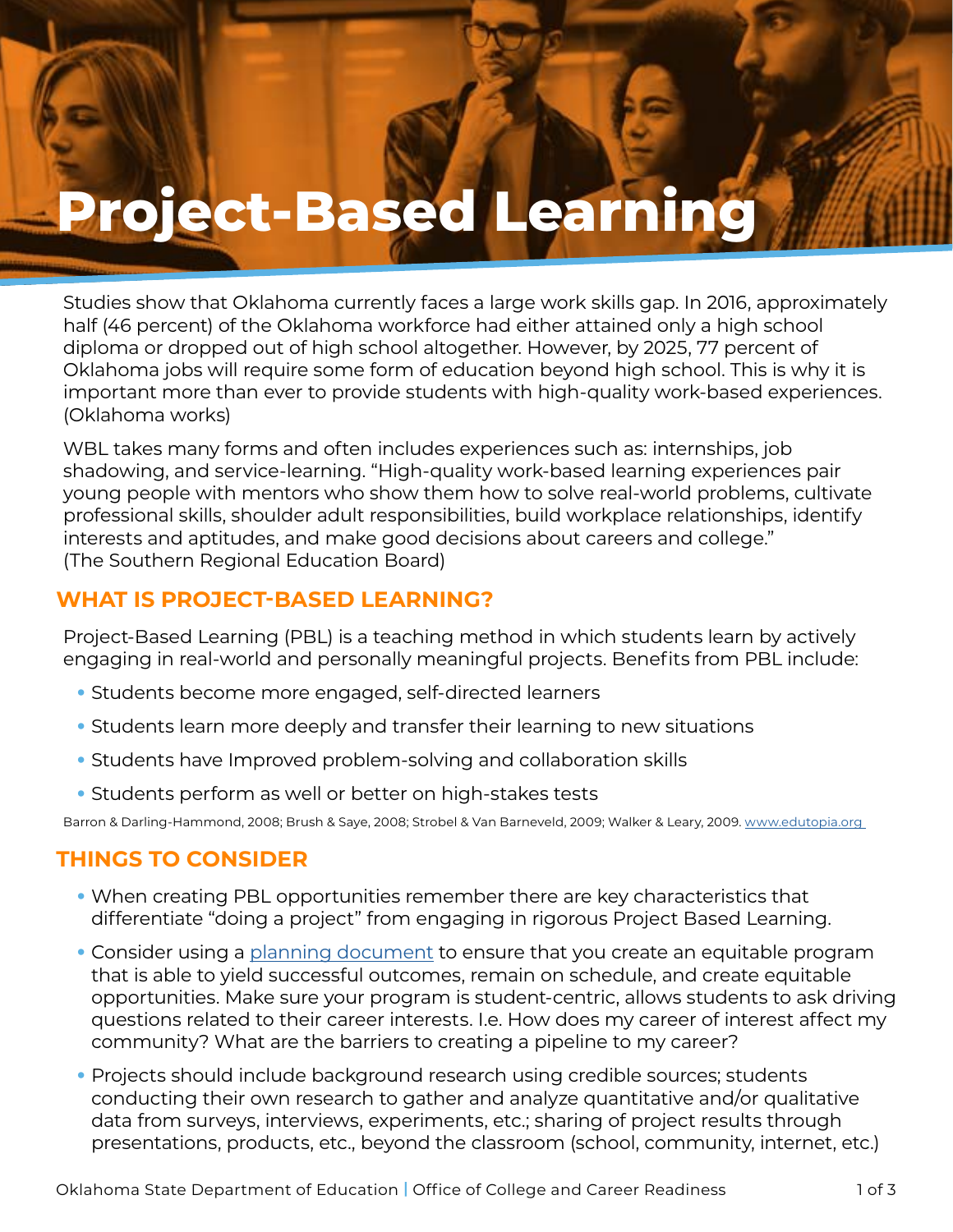It is also important to note the distinction between PBL and a classroom project. While projects can be an exciting activity to connect a student's career interest to learning, PBL requires students to lead the process of learning while connecting various elements of learning and career. To view other differences view the table below:

| <b>Doing Projects</b>                                                | <b>Project-Based Learning</b>                                                                |
|----------------------------------------------------------------------|----------------------------------------------------------------------------------------------|
| Can be done at home without                                          | Requires teacher guidance & team                                                             |
| teacher guidance or teamwork                                         | collaboration                                                                                |
| Used year after year, focused on<br>product (poster, diorama, video) | Timely, complex, multiple Oklahoma<br>Academic Standards, significant<br>implementation time |
| Can be outlined in detail on 1 piece                                 | Includes layers of learning for teachers                                                     |
| of paper by the teacher                                              | & students                                                                                   |
| Teacher work occurs mainly after                                     | Teacher work occurs before, during, and                                                      |
| the project is complete                                              | after the project                                                                            |
| <b>Based upon directions</b>                                         | <b>Based on Driving Question</b>                                                             |
| Closed—every project has the same                                    | Open-students make choices,                                                                  |
| goal                                                                 | determine research/outcome                                                                   |
| Not used to solve real-world                                         | Can provide solutions in the real world,                                                     |
| problems                                                             | even if not implemented                                                                      |
| Doesn't resemble real-world work                                     | Same/similar to real-world work                                                              |